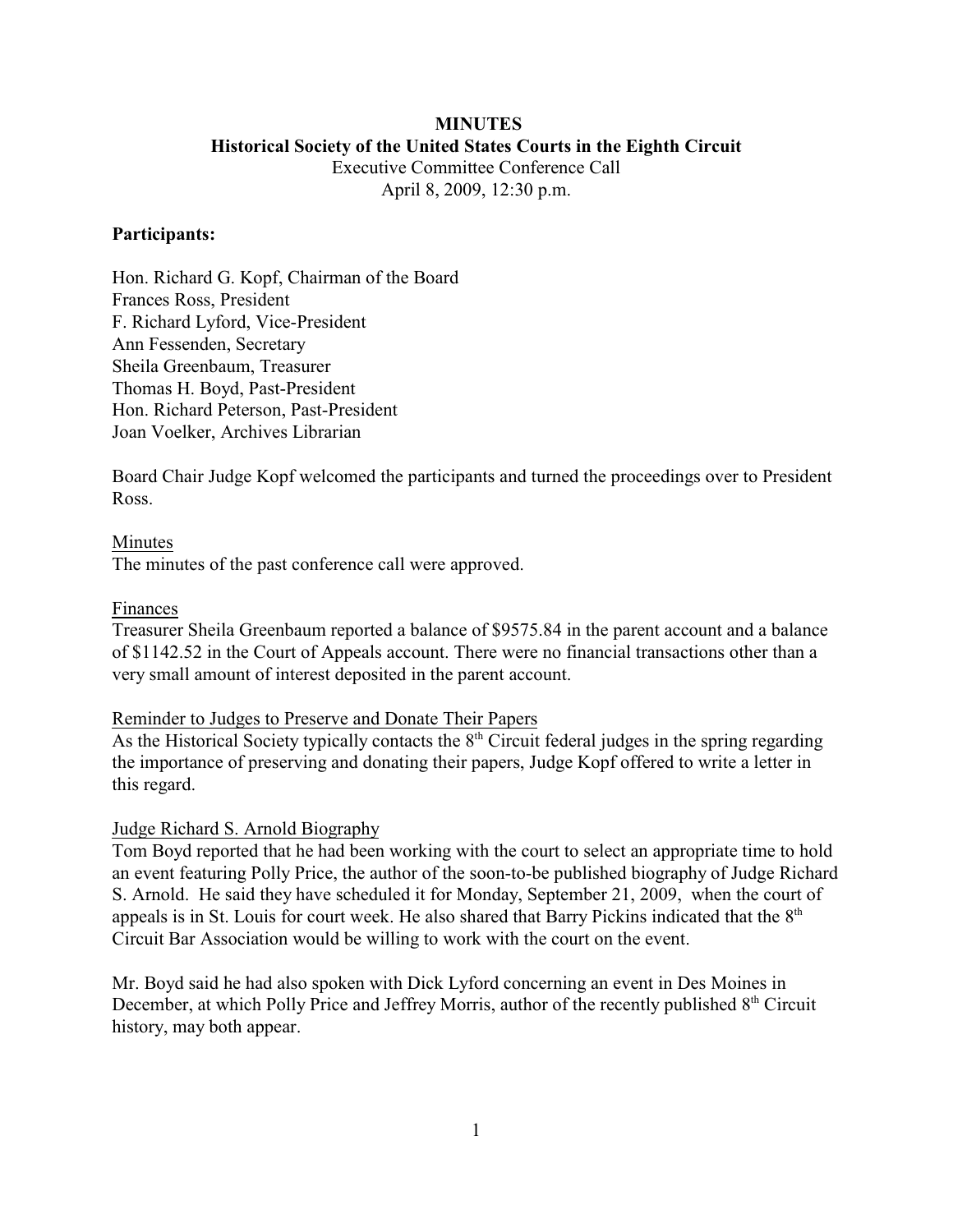Frances Ross reported that nothing had been planned to date for the federal courts in Arkansas. Mr. Boyd said he was aware that Ms. Price was scheduled to speak at the Clinton Library and that she was open to an event with the federal courts. As Mr. Boyd has been communicating with Ms. Price, he offered to find out the date of the event at the Clinton Library and let Ms. Ross know.

The members of the Executive Committee expressed that they look forward to the publication of Judge Arnold's biography.

#### Next Board Meeting and Election of Officers, 2009-2011

President Ross initiated the discussion on these related topics. Ann Fessenden said that the Historical Society elects new officers for a two year term at its Board of Directors meeting, which are only required to occur every two years and typically are held to coincide with the biennially open 8<sup>th</sup> Circuit Judicial Conference. She said that while the 2007 conference fell on what would have been an open conference year by rotation of the open and closed conferences, it was made a judges' only conference. So in 2007, the Historical Society held a Board meeting by telephone in the absence of the judicial conference. With the open conferences moving to even years, Ms. Fessenden noted that the Historical Society's cycle of biennial elections was now out of alignment with the open judicial conference rotation.

She further noted that there was no provision in the bylaws for election by ballot, requiring the Board to meet for the purpose of electing officers. She offered that there was a provision in the bylaws that permits officers to continue in their positions beyond the two year term, which would allow the Society to postpone the election in order to realign its election cycle s to coincide with the open conference on even years. Bylaw 6 (d) states: "The officers of the corporation shall hold office for a term of two years and thereafter until their successors are chosen and qualify in their stead." It was confirmed that an open conference is planned for 2010.

Judge Kopf noted that the bylaws had been designed to accommodate just such a circumstance and moved that the current officers continue in their roles for an additional year and that election of Historical Society officers be deferred until 2010, at which time the Board may meet in conjunction with the open  $8<sup>th</sup>$  Circuit Judicial Conference and elect new officers. The move was seconded and passed.

#### Next Meeting

President Ross scheduled the next meeting of the executive committee for Wed., July 8 at noon.

#### Judge Bright

Judge Kopf and Ms. Fessenden shared with the Executive Committee that Judge Bright had recently informed the Historical Society that as of April 15, 2009, Judge Bright will have served longer than any other 8<sup>th</sup> Circuit judge. This determination was made by the Judge's law clerk and is based on amount of time actually hearing cases. Judge Kopf noted that the Historical Society should honor this achievement and suggested that mention be made in the library